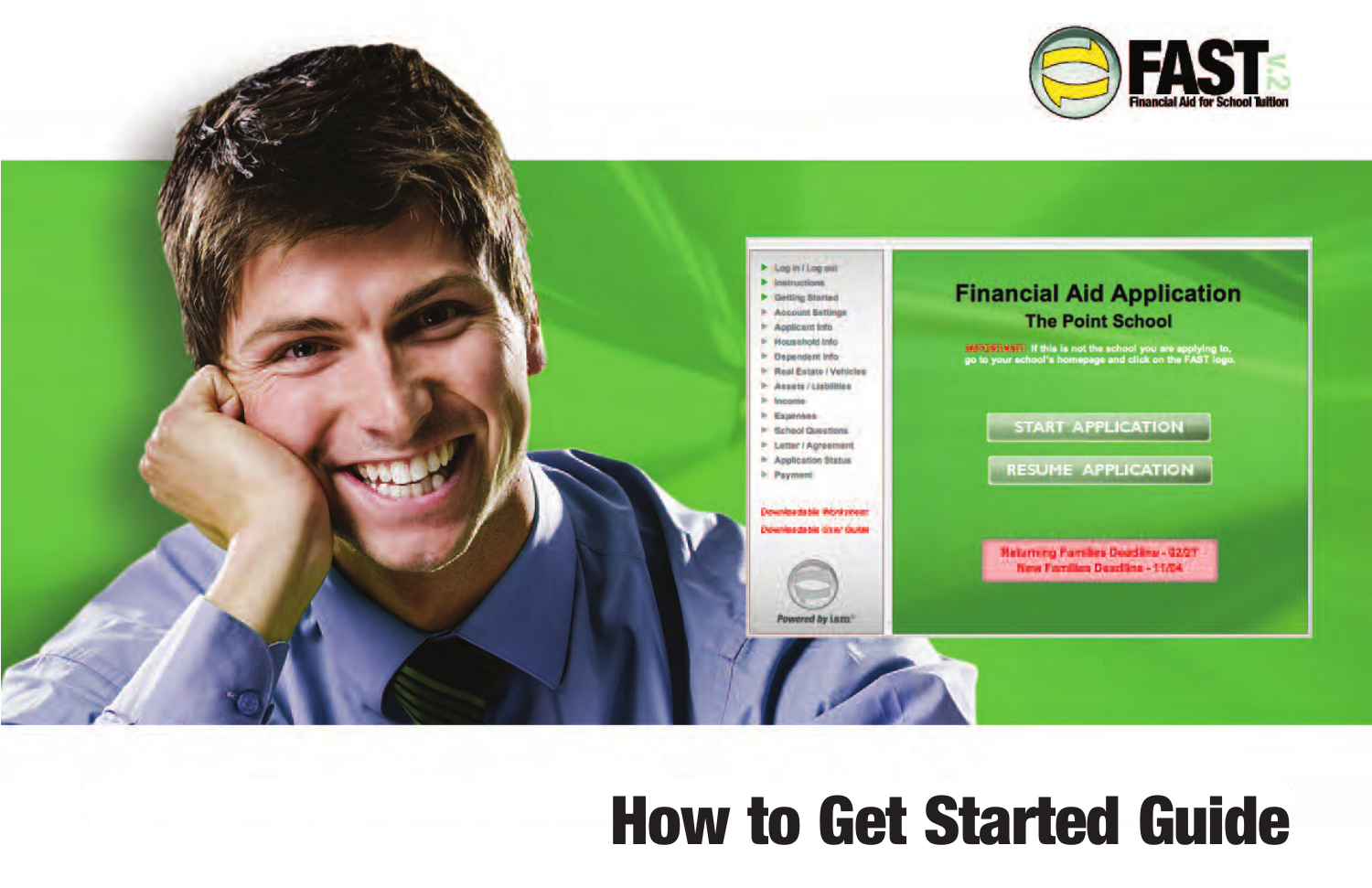## **FAST Opening Page**

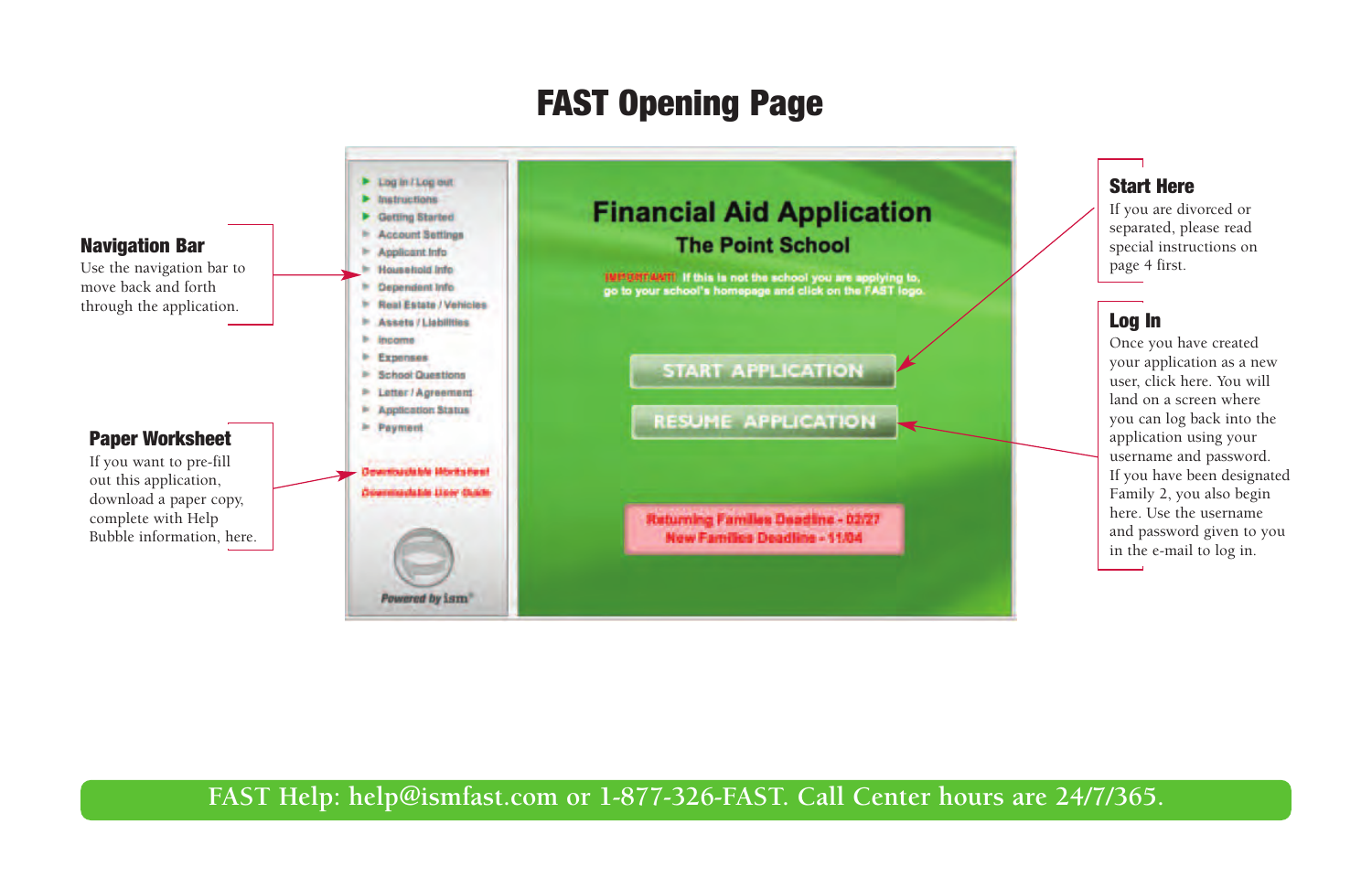# **Welcome to FASTTM – Financial Aid for School Tuition**

Your school has chosen **FAST—Financial Aid for School Tuition** powered by ISM®—to process your financial aid/bursary application. FAST is an online program that works in your computer's Web browser. In order to use FAST, you will need Internet access. If you do not have a computer, public libraries usually have online computers available, or you may contact the school and request to use a computer there.

#### **The Application**

You reach the application by going to your school's Web site (typically on the Admission or Financial Aid page) and clicking on the FAST link. The link will look similar to the icons below. Each question in the application has a **Help Bubble** to explain what is required for that answer. A paper worksheet for the application with a list of all the Help Bubbles is available by clicking **Downloadable Worksheet** located on the gray navigation bar on the opening page.



#### **Canadian Tax Forms**

- $\blacktriangledown$  Most recent federal forms
- $\blacktriangledown$  Copies of all supporting tax schedules
- $\blacktriangledown$  T-slips (such as T4, T4A, T3, T5)
- $\blacktriangledown$  Business—T2125
- $\blacktriangledown$  Fishing/Farming T2121, T2042
- Rental Property  $T776$
- $\blacktriangledown$  Corporation Latest Financial Statements prepared by auditors
- $\blacktriangledown$  Partnership L122, Schedule 4 (Part III), T5013 or T5013A
- $\blacktriangledown$  Trusts T1142 if applicable

#### **Household Information**

- V Year-end statement from your mortgage holder
- **V** Bank statements
- $\blacktriangledown$  Brokerage statements
- $\blacktriangledown$  Insurance costs for home, life, auto, and health
- $\blacktriangledown$  Utility information
- $\blacktriangledown$  Medical records and expenses
- $\blacktriangledown$  Retirement account information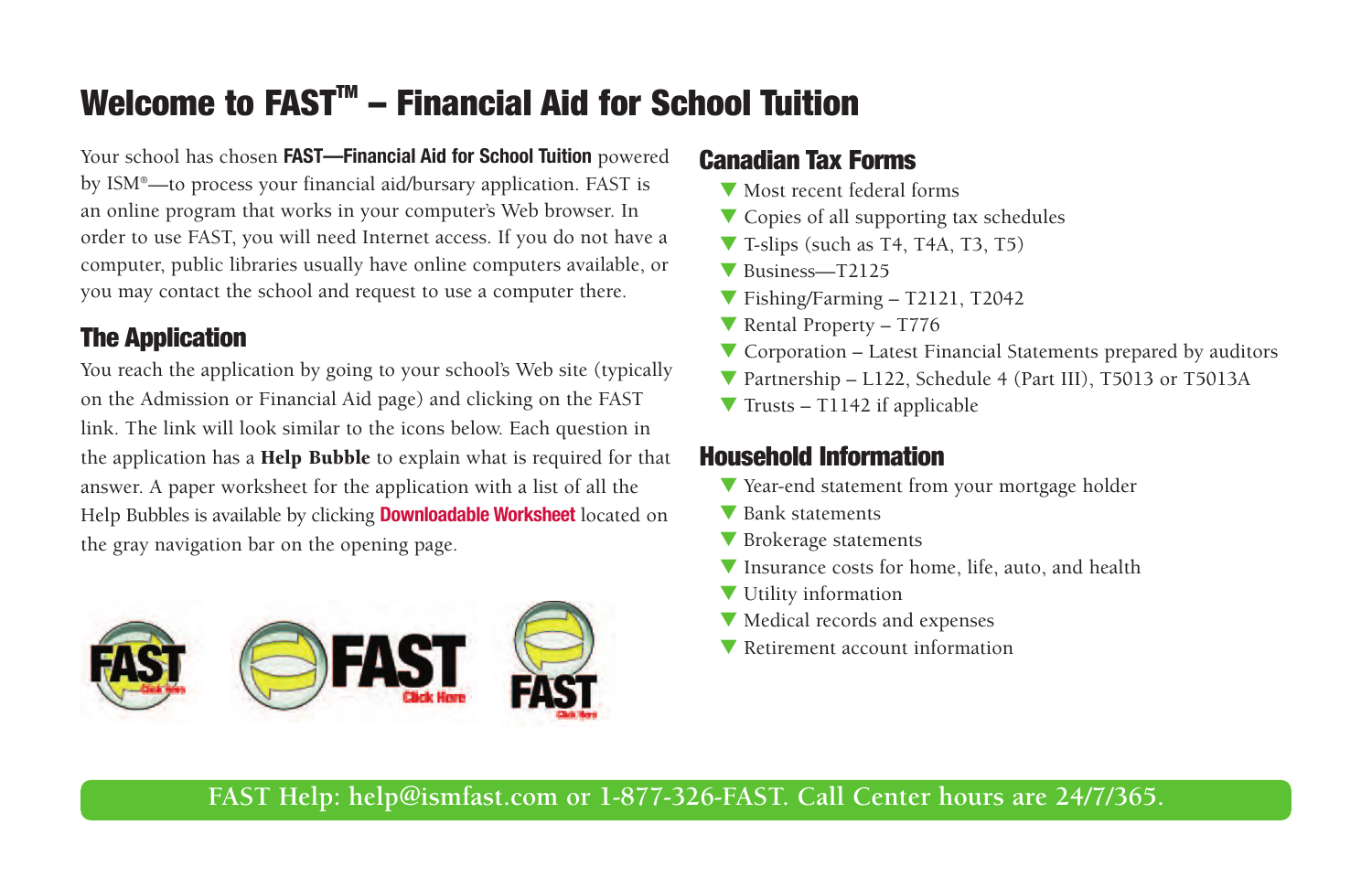#### **Deadlines**

Deadlines are established by the school. Please pay attention to the deadline given, and remember: With financial aid/bursary applications, earlier is always better.

#### **Documentation**

Your school will tell you which documents to send and where, but be prepared to send, at a minimum, a complete copy of your Federal Income Tax Return, all supporting T-slips and schedules, your Federal Notice of Assessment, and in case of incorporation, the latest Financial Statement prepared by your auditors.

#### **Letter/Agreement**

In this section, you may write a letter if you feel there are special circumstances that should be considered. At the end of this section, you will also be asked how much you are able to pay toward your child's education.

Your application is delivered to the school once the filing fee has been paid.

#### **Payment**

To complete your application, make a payment by Visa or MasterCard. Your school will tell you how much the filing fee is. If you do not have a Visa or MasterCard, you may pay the school directly and the school will issue a voucher number to use in place of a credit card number.

#### **Help Bubbles**

They provide a summary of the information that is needed to fill in the active field. In the case below "Business Income" is active.



#### **School-specific Questions**

The school to which you are applying may have chosen to use this option to gather additional information. If there is no text in this area, the school has decided not to ask any questions and you can go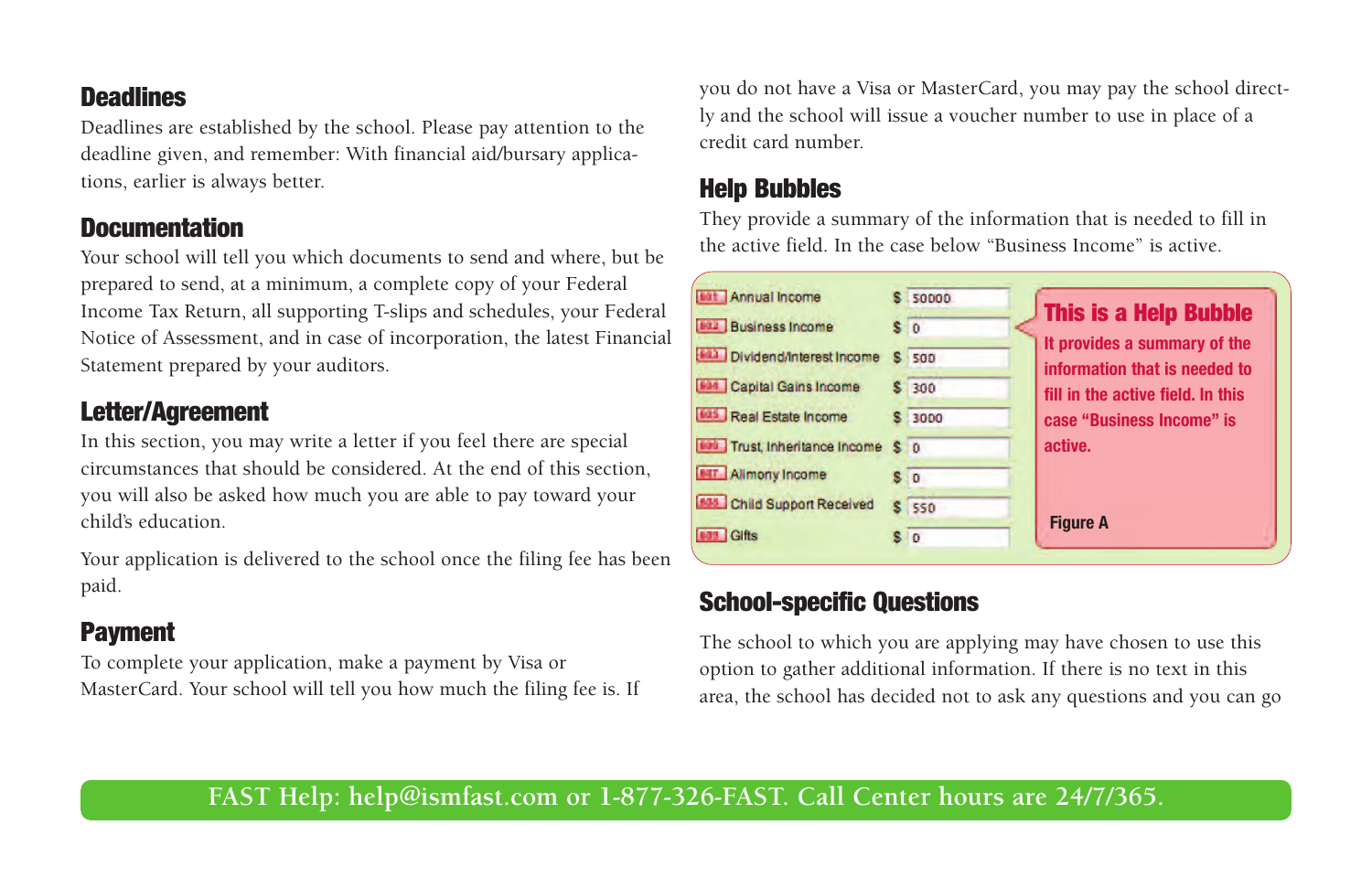to the next section. **Note:** If you need help with the school-specific questions, please contact the school. The FAST Call Center will not be able to clarify these questions for you.

#### **Time to Complete**

When you sign on as a new user, you will be asked to create a **username** and **password** so that you can log in and out of the program as needed. You do not have to complete the application in one sitting.

Preparing to fill out this document takes about as long as preparing to file your taxes. In order to complete this form, there are a number of financial records you will need. The application itself should take about 45 minutes.

## **Frequently Asked Questions**

#### **What happens after I have completed the application?**

Your information is immediately calculated and the recommended award is made available to the school. However, awards may not be made until all applications are in, and awards are often contingent upon the funds available and the number of families requesting assistance. Your school will notify you directly about its financial aid/ bursary decision.

#### **What if I don't understand how I should answer a question?**

When you click on a field, there is a **Help Bubble** (as seen in Figure A) to explain what information is needed for that field. A summary of that information is listed in the downloadable worksheet on the Navigation bar. If you still have questions, contact our Call Center at 1-877-326-FAST (3278). If you are still not sure if you are including the appropriate information, write a short note to the school in the space provided at the end of each section.

#### **Who can see my information?**

Authorized personnel at the school to which you are applying and FAST employees who need to handle your application are the only ones with access to your records.

#### **What if I make a mistake?**

If you make a mistake before you have checked the **Accept** box at the end and before you have paid the filing fee, just go back and make the changes. Nothing is final until you have paid. If you discover an error after you have paid, you can log in to your account, where you can request a change. This request will go directly to the school, where financial aid personnel have the ability to go into the program and revise your entry. Our Call Center does not have access to your file and cannot make a change for you.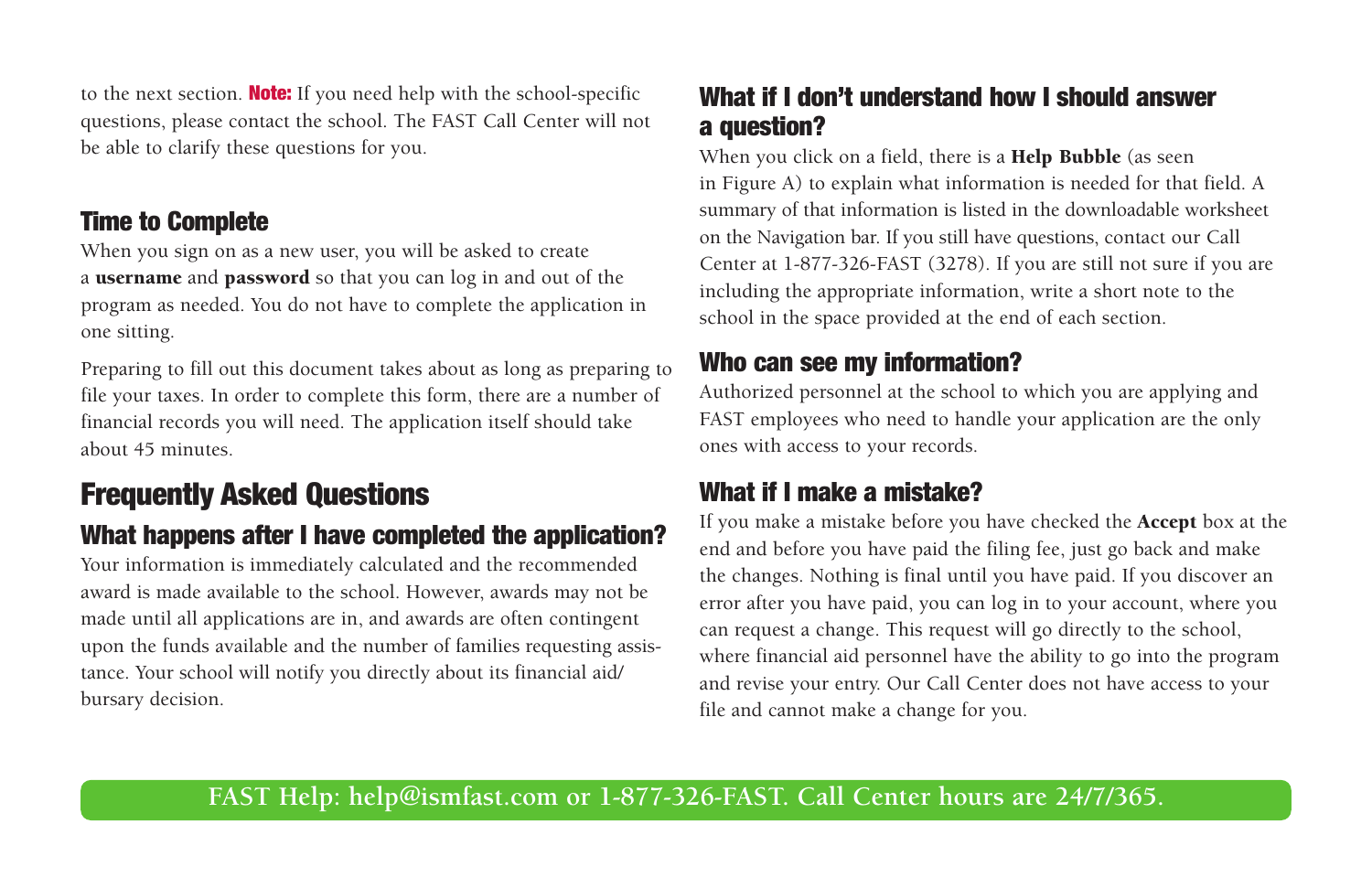## **Special procedures for divorced or separated parents**

If you are divorced or separated, each parent needs to file a separate but linked application. In order to do this, we ask that one parent begin the process by clicking on the **Start Application** button on the opening page. From now on, you will be referred to as **Family 1**. This designation has no significance with respect to financial responsibility. It only indicates who initiated the application.

After answering a few questions about family structure and custody, you will be asked to provide an e-mail address for the other parent, who then becomes known as **Family 2**. If there is no other parent living, or if there is a reason why the other parent can't be contacted, please explain in the box provided.

**If you have been designated Family 2**, you will receive an e-mail with a link, a confidential username and a password. **Family 1** does not have access to your username and

password. Click on the link, and enter the username and password. This ensures that the applications from both parents will be appropriately linked.

There is only one fee for both applications. It is up to you to decide who will pay. The **Application Status** page displays which sections have been completed by each family. Payment will not be possible until both **Family 1** and **Family 2** have completed their applications.

If **Family 2** does not respond to the initial e-mail, it is possible for **Family 1** to re-send the e-mail by clicking on the **Account Settings** link on the gray Navigation bar and following the instructions.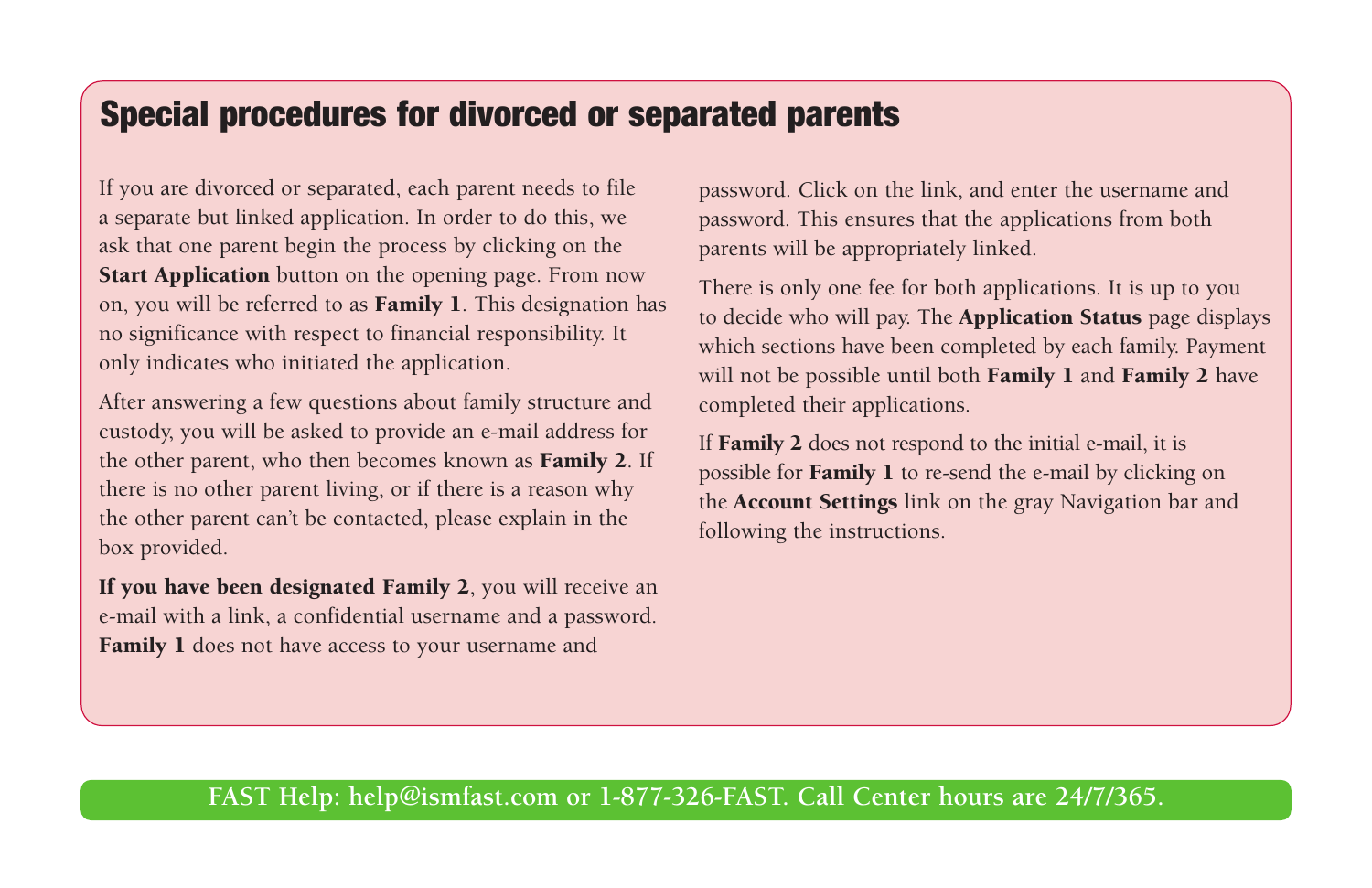#### **I filled in most of the page before I quit, but when I went back into the program the information was gone. What happened?**

FAST only saves information from completed sections. If, for example, you are working on Income, you need to complete the entire section in order for that information to be saved.

#### **What are the accepted payment methods?**

We accept Visa and MasterCard. If you do not have either of these cards, you may contact your school to obtain a payment voucher to use in place of a credit card.

#### **Will I be spammed?**

Absolutely not. Your e-mail address will never be shared with anyone but the school to which you are applying.

#### **I don't have a computer or an e-mail address. Now what?**

Most libraries have computers with Internet access available for use. If this is not practical, please ask the school if you may use a computer there. Before you start the application, you will need an e-mail address. Yahoo, G-Mail and Hotmail offer free e-mail service. You can get to Yahoo at www.yahoo.com, Hotmail at www.hotmail.com and

Gmail at www.google.com. Follow the directions for setting up a new e-mail account.

#### **I need to explain something about some of the numbers. How do I do that?**

There is a box at the bottom of every page where you can type in explanations about the numbers you are reporting.

#### **Help**

Help is only a phone call or e-mail away.

**E-mail: help@ismfast.com Phone: 1-877-326-FAST Call Center hours are 24/7/365**

We would be interested in hearing from you about how we can improve this service.

### **Thank you for using FAST, powered by ISM.**